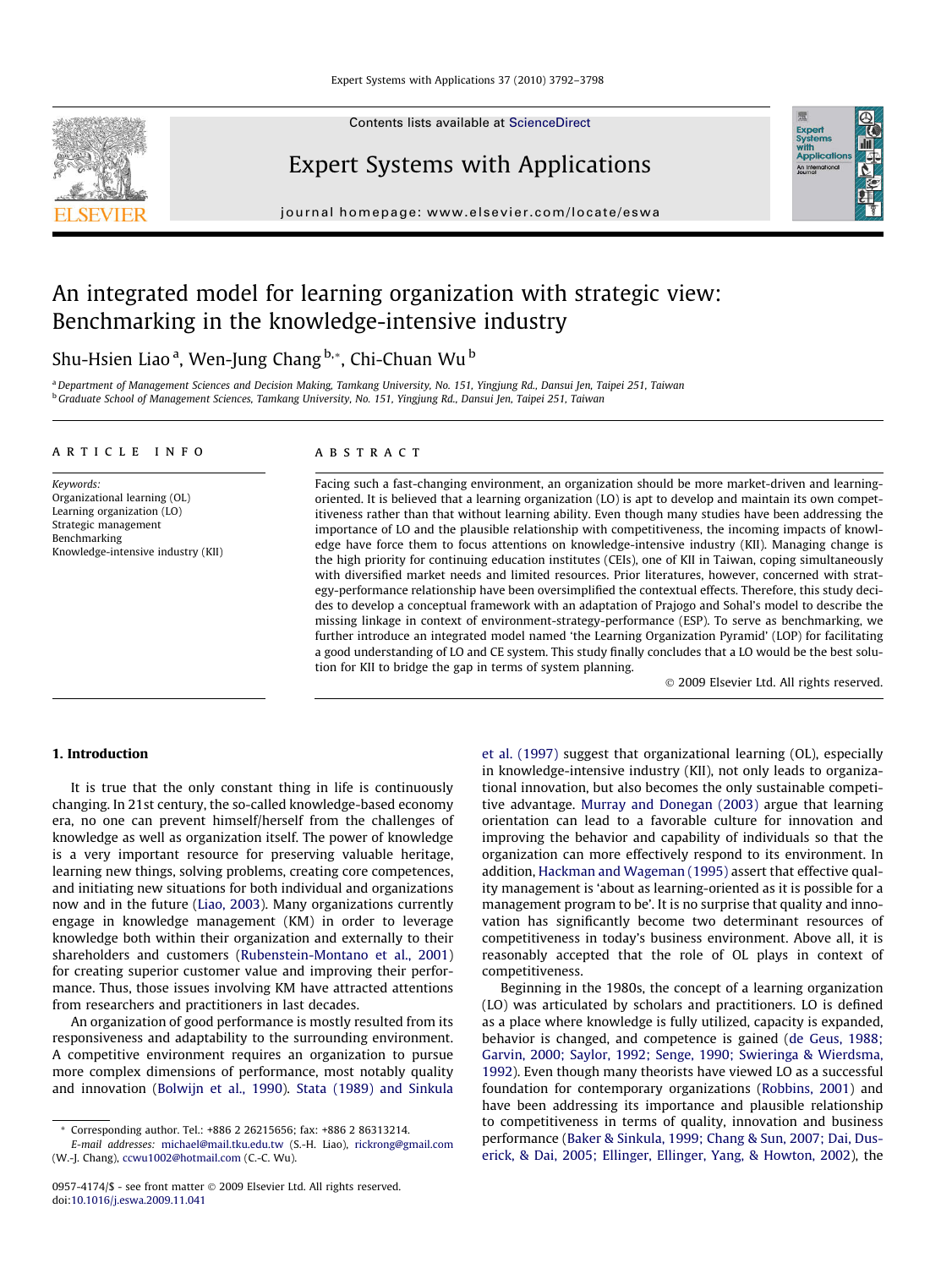large knowledge input, short product life cycles, high demand for customized products, and great quantity of production value [\(Liao,](#page--1-0) [Fei, & Chen, 2007](#page--1-0)) have forced these researchers and practitioners to focus attention on KII.

Because of the popularization of life-long learning, the life-long education has dominated the world education systems for these decades. Continuing education (CE), the major force of life-long education, provides appropriate opportunities for those who cannot finish their professional or normal education in the past in contrast to the traditional higher education (e.g., universities/colleges). Since 1998, the Ministry of Education (MOE) has been promoting the 'Recurrent Education' and 'Life-long Education' in Taiwan; the number of continuing education institutes (CEIs) has been on the rise around the island. Thus, managing change is the high priority for CEIs coping simultaneously with diversified market needs and limited resources. These changes, as a result, force CEIs to make attempts to retarget their market and customers and to redesign their operating system.

Just like any business, KII is subject to fast-changing environment too. Prior literatures, however, concerned with strategy-performance relationship rarely focus on CE and have been oversimplified the contextual effects. From strategic management perspective, we suggest that there probably exists a missing linkage somewhere in the so-called 'environment-strategy-performance' (ESP) chain. To explore the potential gap within the ESP context and further to search for the best solution to bridge this gap, this paper, therefore, proposes a new conceptual model named 'ESCAPE', which is based on the concept of [Prajogo and So](#page--1-0)[hal \(2001\)](#page--1-0) with some modifications.

To date, there are lots of CEIs in Taiwan, including universities and colleges, institutions of vactional training, community colleges, life-long education and adult education institutes and corporate consulting companies and so on. In terms of market concentration, universities and colleges are supposed to be the representative of CE for following analyses. Our case institute, the School of Continuing Education of Chinese Culture University (SCE), is the largest CEI in Taiwan and it would be a good example of paradigm transfer for its flexible strategies and innovative initiatives.

This study makes three contributions to the extant literature. First, the survey on CEIs will help researchers and practitioners to broaden and refresh their views with this emerging industry in knowledge economy. Next, a graphical representation is used for clearly depicting the causality of ESP chain. Finally, we also suggest that the key role of OL plays in the missing linkage between organizational culture and organization's capabilities or competences.

#### 2. Theoretical background

#### 2.1. Organizational learning (OL) and KII

Facing an environment with high competitions and rapid changes, organizational learning (OL) has already become the requisite for survival [\(Fulmer, 1994](#page--1-0)). For the rapid environment changes and the fast increases of technology, skills and knowledge, organization therefore needs to learn to adapt to these changes ([Huber, 1991](#page--1-0)). In today's business environment, most people agree that the organization's ability to learn faster than competitors is a significant source of competitive advantage [\(McGill & Slocum,](#page--1-0) [1993; Nevis, DiBella, & Gould, 1995; Senge, 1990; Slocum, McGill,](#page--1-0) [& Lei, 1994; Stata, 1989; Ulrich, Von Glinow, & Jick, 1993](#page--1-0)).

As a result of IT progress and the accumulation and diffusion of knowledge, KII has become a dominant role in a country's economic development. It is worth noting that the nature of the

knowledge-based economy should focus on 'innovation' first and all these innovation–intensive activities would further enhance organization's capabilities for creating superior value and maintaining sustained competitiveness. Thus, OL has been regarded as one of the strategic means for organizations to successfully archive their long-term objectives ([Cunningham & Gerrard, 2000; Harung,](#page--1-0) [1996; Senge, 1990\)](#page--1-0).

#### 2.2. Organizational learning and knowledge management (KM)

Organizations are seen as learning through processes that create new knowledge or modify existing knowledge ([Phang, Kan](#page--1-0)[kanhalli, & Ang, 2008](#page--1-0)). From the knowledge-based perspective, [Bates \(1998\)](#page--1-0) argued that knowledge is the basis of learning. An organization cannot compete with others in this changeable environment for the lack of adequate knowledge and renewal capability. Knowledge or information is now perceived as the most significant strategic resource in organizations, and its management is regarded as critical to organizational success ([Ipe, 2003](#page--1-0)). The development and growth of organizations have made information technology and information capital significant assets in organizations ([Lai, Lin, Lin, Wang, & Huang, 2009](#page--1-0)). Managing knowledge is important because knowledge is one of the most strategic weapons that can lead to sustained increase in profits ([Choi & Lee, 2002\)](#page--1-0).

Facing such a turbulent environment, business must keep on learning in order to maintain its competitiveness. [Garratt \(1990\)](#page--1-0) indicates that the enforcement of KM ability would be conducive to the enhancement of OL capability. In other words, business could have organizational learning capabilities underlying well individual learning ([Nonaka & Takeuchi, 1995\)](#page--1-0). According to [Stata](#page--1-0) [\(1989\) and Senge \(1990\)](#page--1-0), learning was the only sustainable competitive advantage, and a learning situation resulted in organizational knowledge (or memory) ([Schatz, 1992](#page--1-0)). [Sarvary \(1999\)](#page--1-0) considered OL as KM. He regarded KM as a business process, through which firms generate and utilize their institutional or collective knowledge, including OL, knowledge production and knowledge distribution. OL is the process through which a firm obtains information or knowledge. Consequently, OL is the KM capability by which people acquires and utilizes information and knowledge.

#### 2.3. Organizational learning and organizational culture (OC)

OC is the shared understanding or values of an organization's employees, which in turn will determine how things work in the organization ([Wallach, 1983\)](#page--1-0). [Osland, Kolb, and Rubin \(2000\)](#page--1-0) defined OC as a pattern of shared values and beliefs that produce certain norms of behavior. [Andrew and Yate \(2002\)](#page--1-0) argue that OC is an aggregation of shared values, beliefs, and understandings among members. [Tucker \(2001\)](#page--1-0) describes OC as a company's values, traditions, priorities and paradigms and its universal existence within organization will affect the implementation of organizational change.

[Dodgson \(1993\)](#page--1-0) provides a comprehensive definition of OL: OL involves the ways firms build, supplement and organize knowledge and routines around their activities and within their culture, and adapt and develop organizational efficiency by improving the use of the broad skills of their workforces. OL is seen as a dynamic process based on knowledge, which implies moving among the different levels of action, going from the individual to the group level, and then to the organizational level and back again ([Crossan, Lane,](#page--1-0) [& White, 1999; Huber, 1991\)](#page--1-0). [Lopez, Peon, and Ordas \(2004\)](#page--1-0) argued that collaborative culture influences OL, which in turn influence business performance.

A culture encouraging change is a critical feature of OL. Especially facing such a fiercely environmental situations, organization